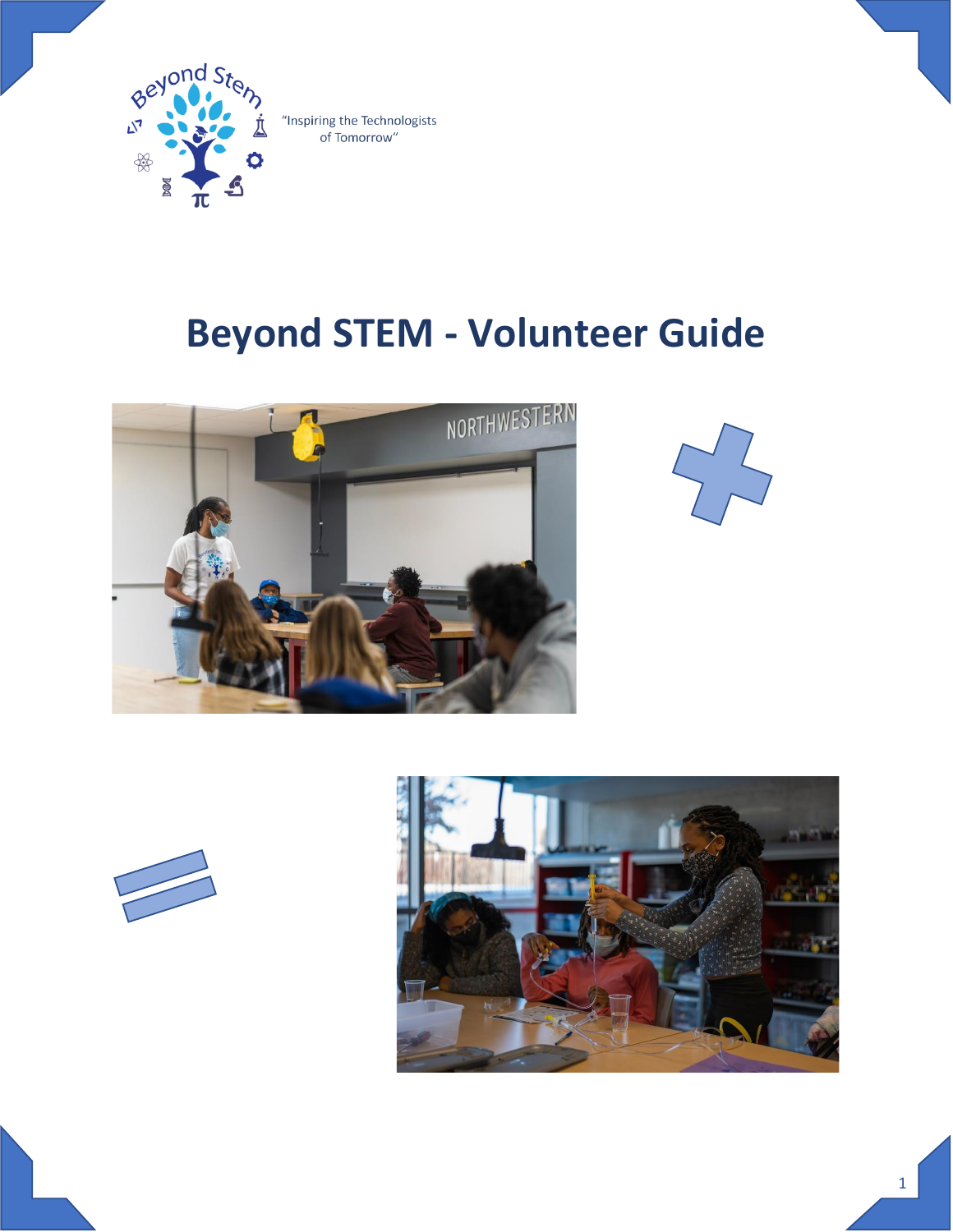

## Table of Contents





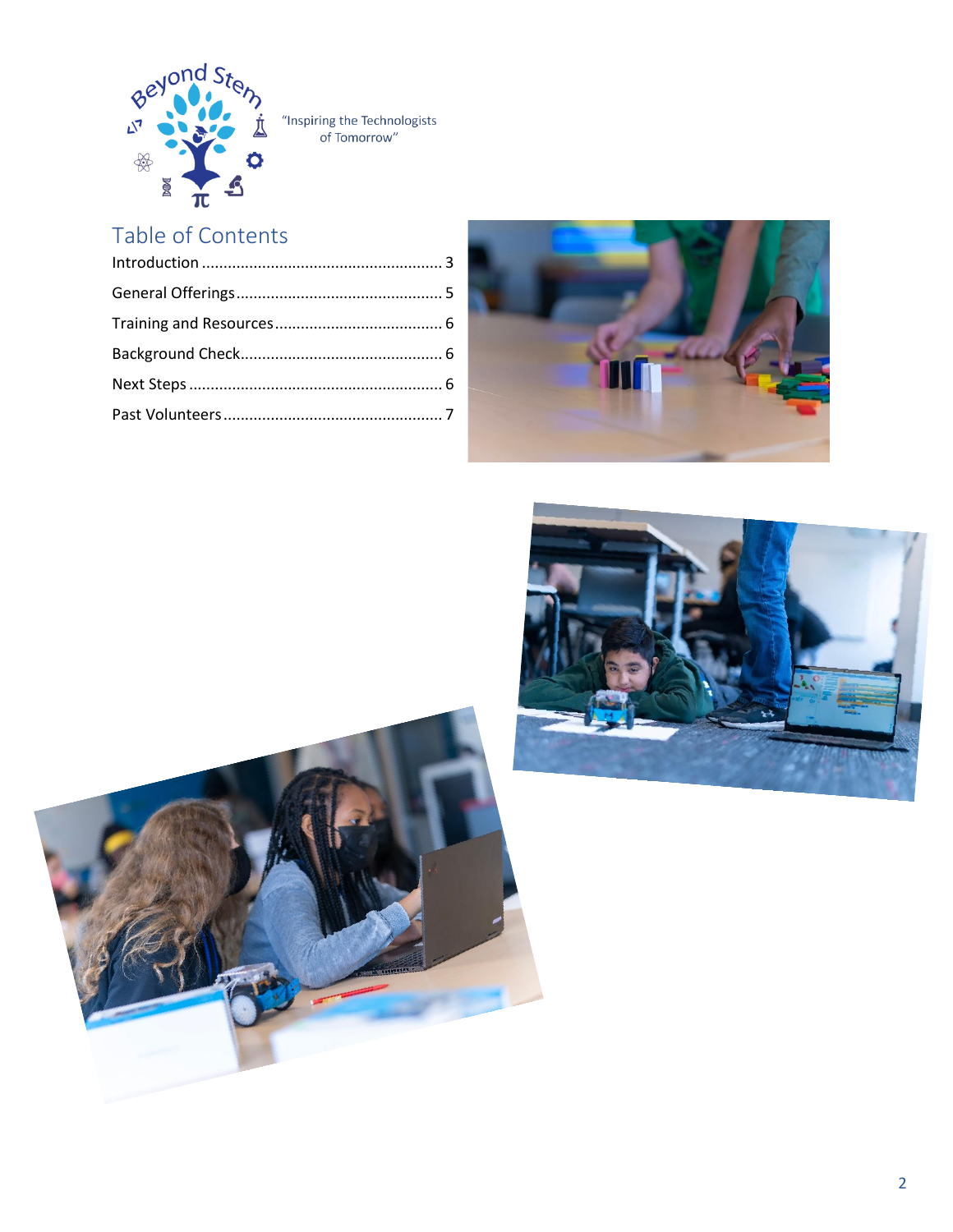

## <span id="page-2-0"></span>Introduction

Beyond STEM is a non-profit organization that is changing the landscape of tech by "Inspiring the Technologists of Tomorrow". We are working to ensure the next generation of technology creators reflects its consumers through in-school, after school and family-oriented programming that seeks to ignite curiosity and interest within students from traditionally underrepresented backgrounds.



We truly value the volunteers that enable the success of our programs in impacting students. We want to take this time to thank you for taking part in this mission - we take your time very seriously, and hope to give you as many opportunities as possible to improve yourself and your communities.

Below is a letter from the founder of Beyond STEM, Tanzania Sewell, addressed to all the new volunteers!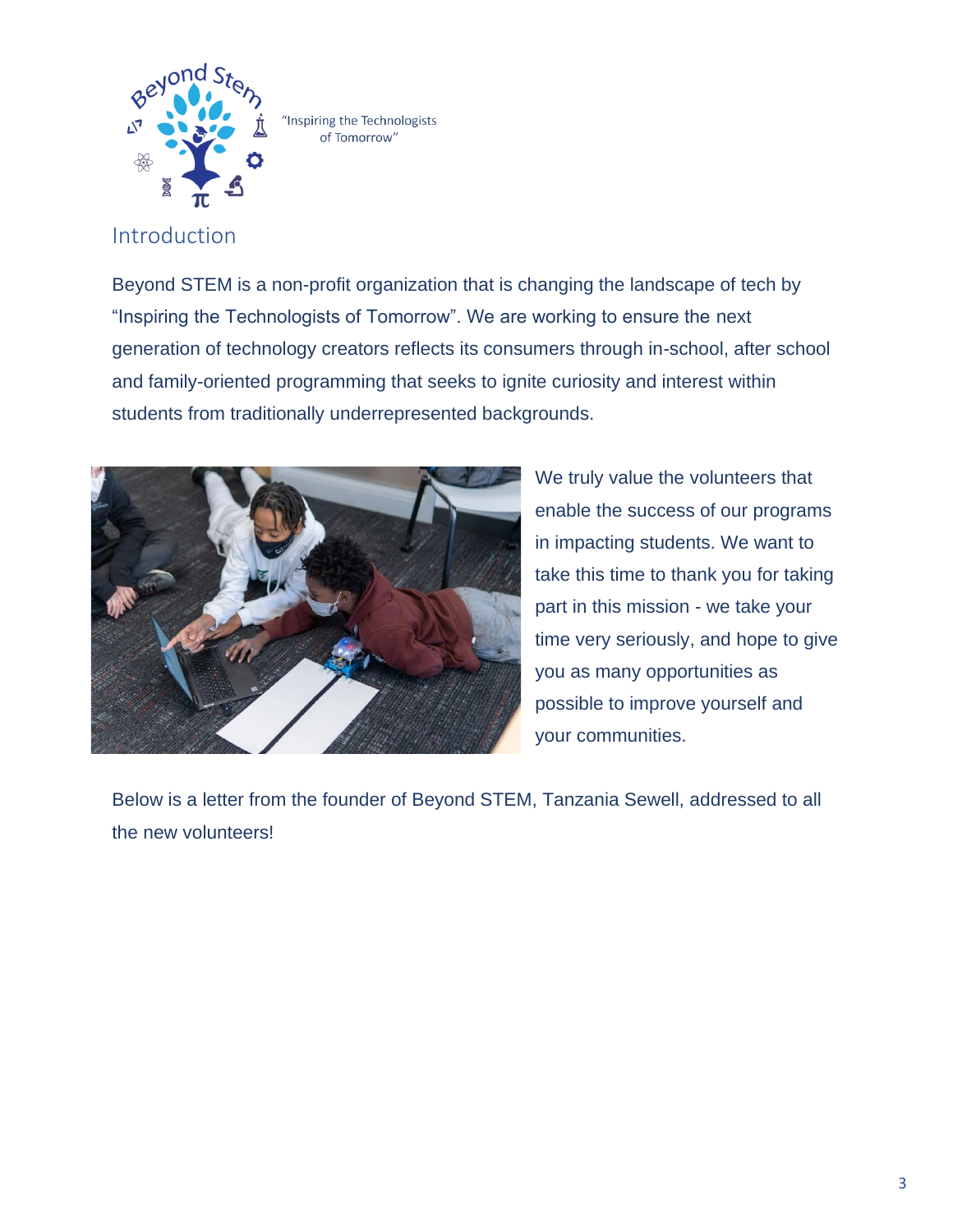

**Dear New Volunteer,**

Welcome to the Beyond STEM volunteer community! We are both thankful and excited to have you as a new addition in our work to ensure "the next generation of technology creators matches its consumers."

I want to personally share that volunteers are at the core of our organization. Without volunteers, we would not be able to deliver the high quality, hands-on experiences of our Saturday Series and Summer Programming. Furthermore, volunteers are crucial to our ability to expose each student we serve to STEM enthusiasts and professionals (like yourself) that defy traditional stereotypes.

As a small non-profit looking to both accelerate and expand our impact, I want to encourage you to serve in the capacities that speak most to you. There are opportunities within the organization that extend from our hands-on work with students to nonprofit governance and strategic planning. If you have a skillset that you are willing to lend, but don't see a formal opportunity, please don't hesitate to connect directly.

Lastly, Beyond STEM is committed to creating volunteer community that is supportive. We commit to ensuring that you as a volunteer feel not only prepared, but also empowered to further the learning and exploration of the students we serve. Ask questions, be curious and most of all, open to engaging in STEM content in a new way.

I look forward to personally connecting.

Warm Regards.

*Tanzania* 

Tanzania Sewell Founder and Executive Director (414)982-5975 tanzania.sewell@beyondstemmke.org

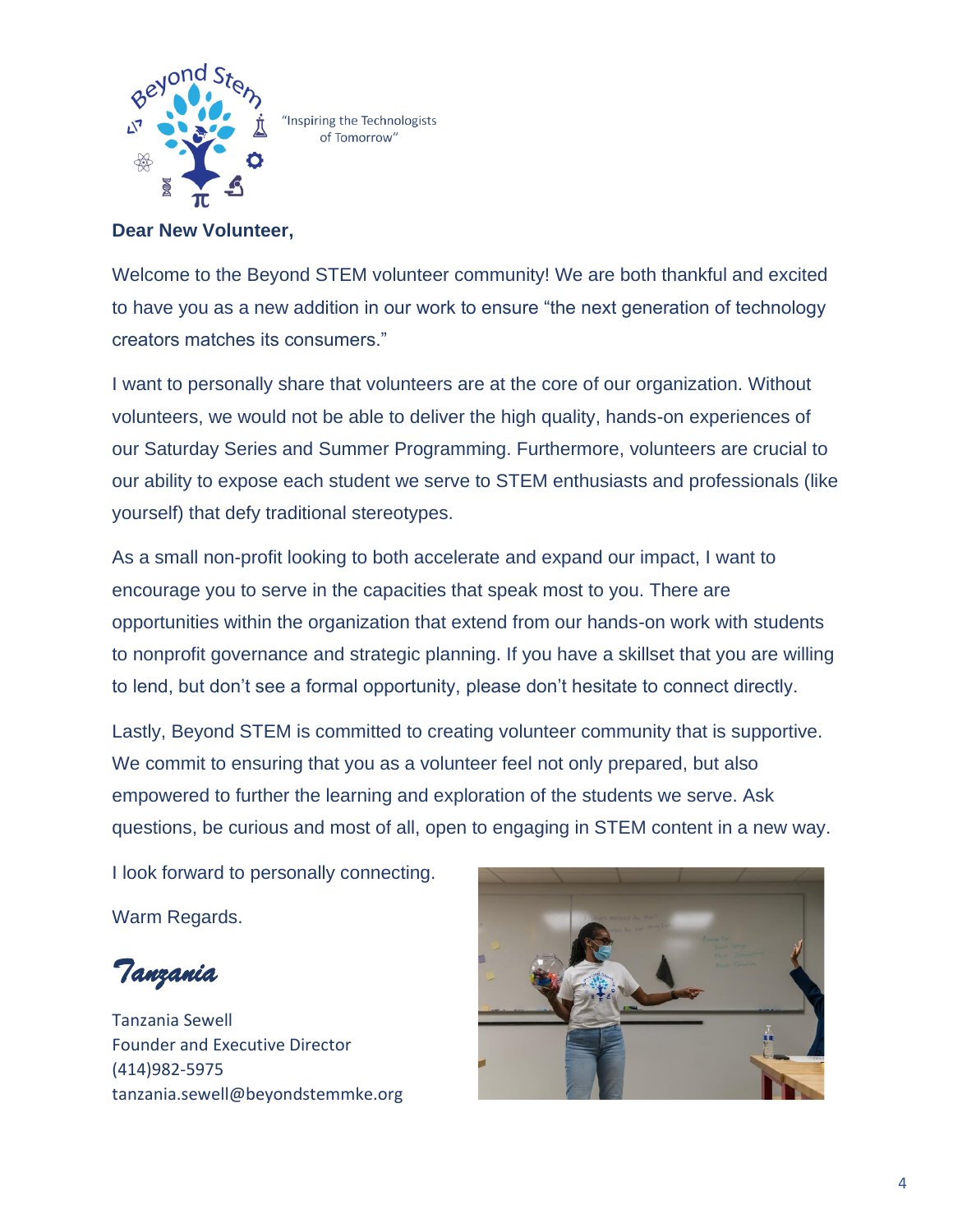

## <span id="page-4-0"></span>General Offerings

The following programs and associated volunteer opportunities are generally available around the year. For the most current list of programs and volunteer opportunities please see the [website.](https://www.beyondstemmke.org/)

- Fall/Spring Saturday Series
	- o Description: 4-month-long series offering critical thinking exercises and activities regarding engineering and technology principles during Saturday mornings.
	- o Goal: To encourage STEM learning and problem-solving in a myriad of different ways. To give underserved students more opportunities to engage with STEM content.
	- o Timeline: Commitment generally lasts from 8:30-1:30, one Saturday per month, during the seasons of fall and spring.
- Afterschool Programming
	- o Description: We bring hands-on, engineering focused programming to schools and organizations. Our approach is exposure to engineering through entirely hands-on sessions that are also designed to build curiosity while highlighting the impact engineering has on our daily lives.
	- $\circ$  Goal: To provide a needs-based curriculum to students, in order to match with their school's specific requirements and points of interest.
	- o Timeline: Varies by school
- Summer STEM Camp
	- $\circ$  Description: Through hands-on projects, we explore the engineering marvels that make modern healthcare, infrastructure and manufacturing possible.
	- $\circ$  Goal: To promote understanding, and provide an accessible means to understand how STEM leads to real-world applications of the experiences learned in the camp.
	- $\circ$  Timeline: 8:30-4:30, one Friday per month, during the summer.
- For a more time-sensitive description of our offerings, you can sign up for the newsletter [here](https://beyondstemmke.us4.list-manage.com/subscribe?u=11bd894a6dad71984d5adb14e&id=da10ca4832) - every month you'll receive an update as to the going-ons of our organization!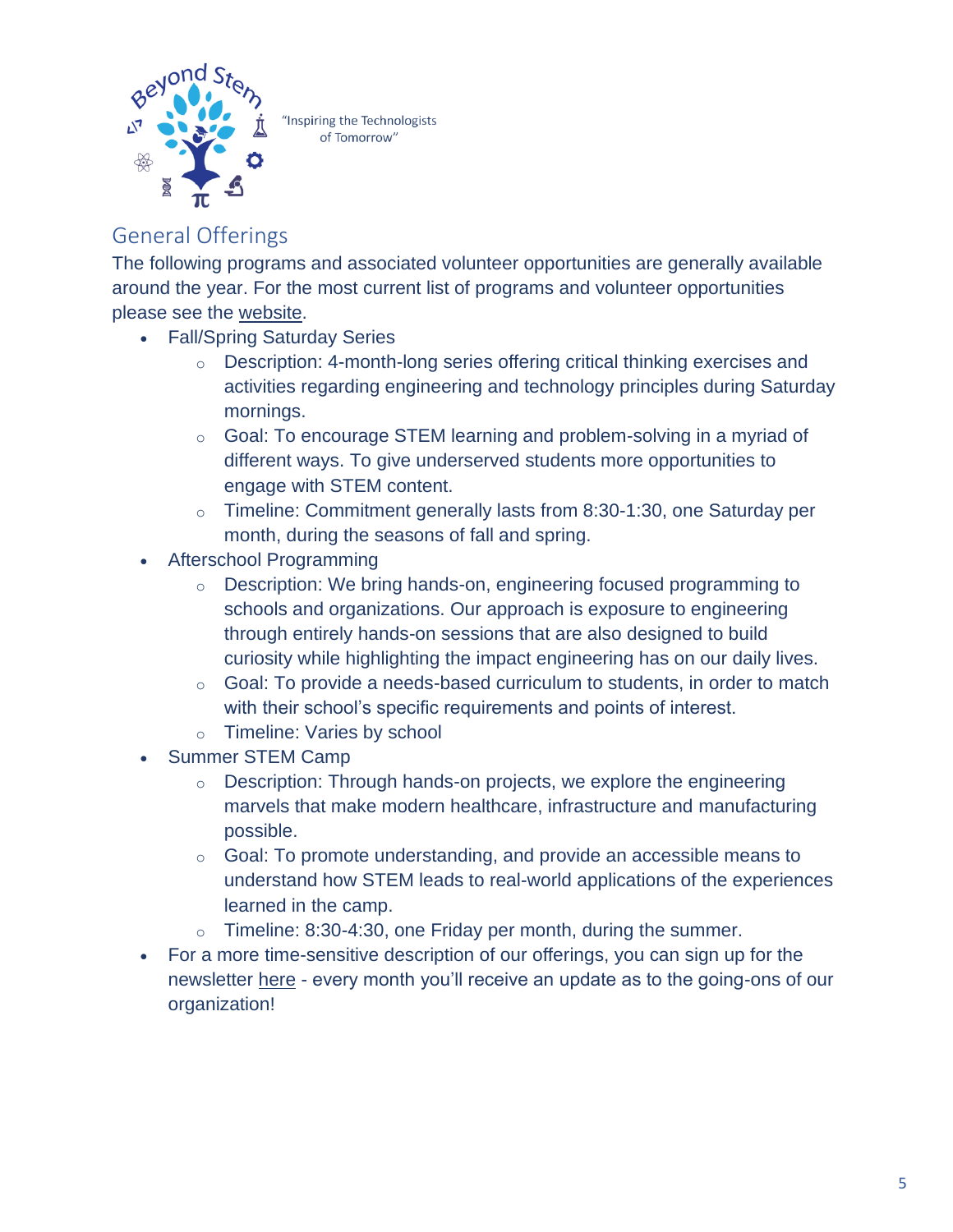

<span id="page-5-0"></span>Training and Resources

We appreciate you taking the initiative to support our programming. To ensure your volunteer experience goes smoothly, we have a FAQ (frequently asked questions) section.

- What does volunteering with Beyond STEM entail?
	- o Volunteering with Beyond STEM consists of working with K-12 students excited about STEM. Specific volunteer responsibilities are dependent on the event you volunteer for.
- Am I required to volunteer for an entire series?
	- o No. You are able to sign up for as many sessions as you are able to volunteer!
- How will I know what to do?
	- o Before each event, every volunteer attends a meeting with coordinators!
- Do I need to have a STEM background to volunteer?
	- o No. Having a STEM background is encouraged but not required.

## <span id="page-5-1"></span>Background Check

Volunteers can expect to receive an email request from TrueHire regarding their background check. Once the request is received, volunteers must complete the needed information within 72 hours. Background checks are typically completed within 7 days, we will follow-up via email with clearance to volunteer once that information is received from TrueHire.

## <span id="page-5-2"></span>Next Steps

The following steps are based on the volunteer role you will be holding.

- 1. Follow this link to check out our volunteer portal: [https://timecounts.org/beyond](https://timecounts.org/beyond-stem)[stem](https://timecounts.org/beyond-stem)
- 2. Start by clicking the "Join Us" button which will lead you to an account sign up. You can choose to sign in with Facebook or with a new login.
- 3. Once signed up, you are able to view upcoming Programming.
- 4. Click the "Opportunities" Tab to see what upcoming events, shifts, and assignments are available.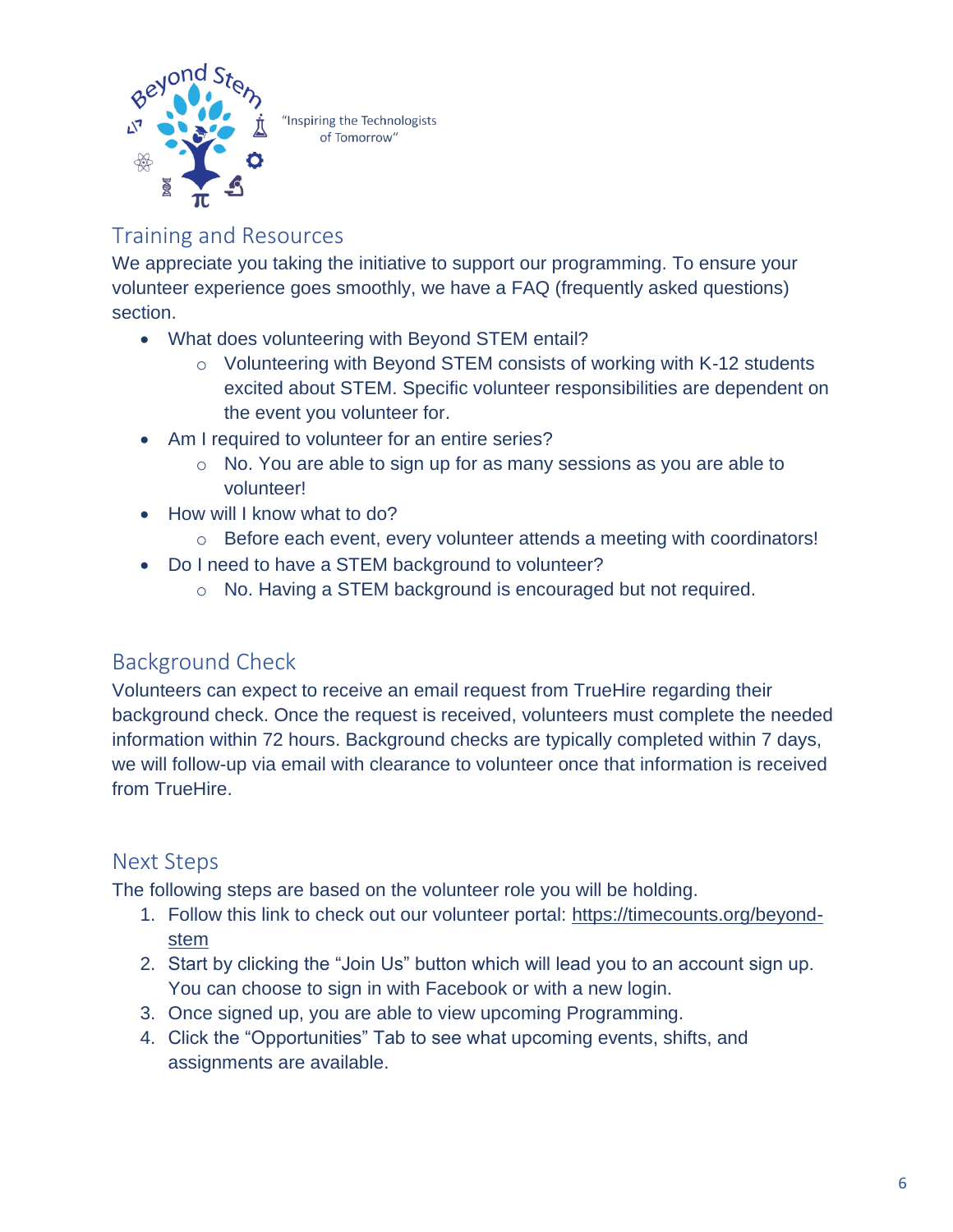

## <span id="page-6-0"></span>Past Volunteers

Our volunteers enable our programming to run successfully. Below are interviews conducted featuring several of our volunteers that have been involved with Beyond STEM.

### *Kelly Jones*



#### What was your volunteer role with Beyond STEM and what did you do?

I had the opportunity to volunteer with Beyond STEM for their Virtual Saturday Series. I helped facilitate the Saturday session breakouts with several children as a program instructor. We worked on everything from coding to how to make data-driven decisions.

What inspired you to start volunteering with Beyond STEM? Community and learning are very important to me and my employer, American Family Insurance. I heard about this opportunity through my employer and was excited to find out about virtual volunteer opportunities during the pandemic. With a background in education, I've missed working with children and seeing them learn and grow. Even with minimal coding experience, it took me out of my comfort zone, but Beyond STEM made volunteering very easy, rewarding, and always made me feel prepared.

#### What surprised you about volunteering with Beyond STEM?

Everything was extremely organized, from the prep-meeting to the agendas and lessons. This helped me focus on the children and facilitated the lesson rather than troubleshooting something in the background. I also was surprised to see how many children participated each Saturday. It was exciting to see them eager to learn and participate even during the weekend.

#### What was the most rewarding aspect of volunteering with Beyond STEM?

I loved seeing the children get involved, even if it was via chat or unmuting themselves. They were willing to speak up and share their thoughts and their creativity. Giving children the autonomy to collaborate, experiment, and make their own decisions is the best learning there is. It was fun to ask them the "why" behind their decision, one because I was always curious to know, but also it helped them critically think through why they made that decision. The children also felt comfortable sharing if they disagreed with a decision, which was great for seeing that diverse thought and avoiding groupthink.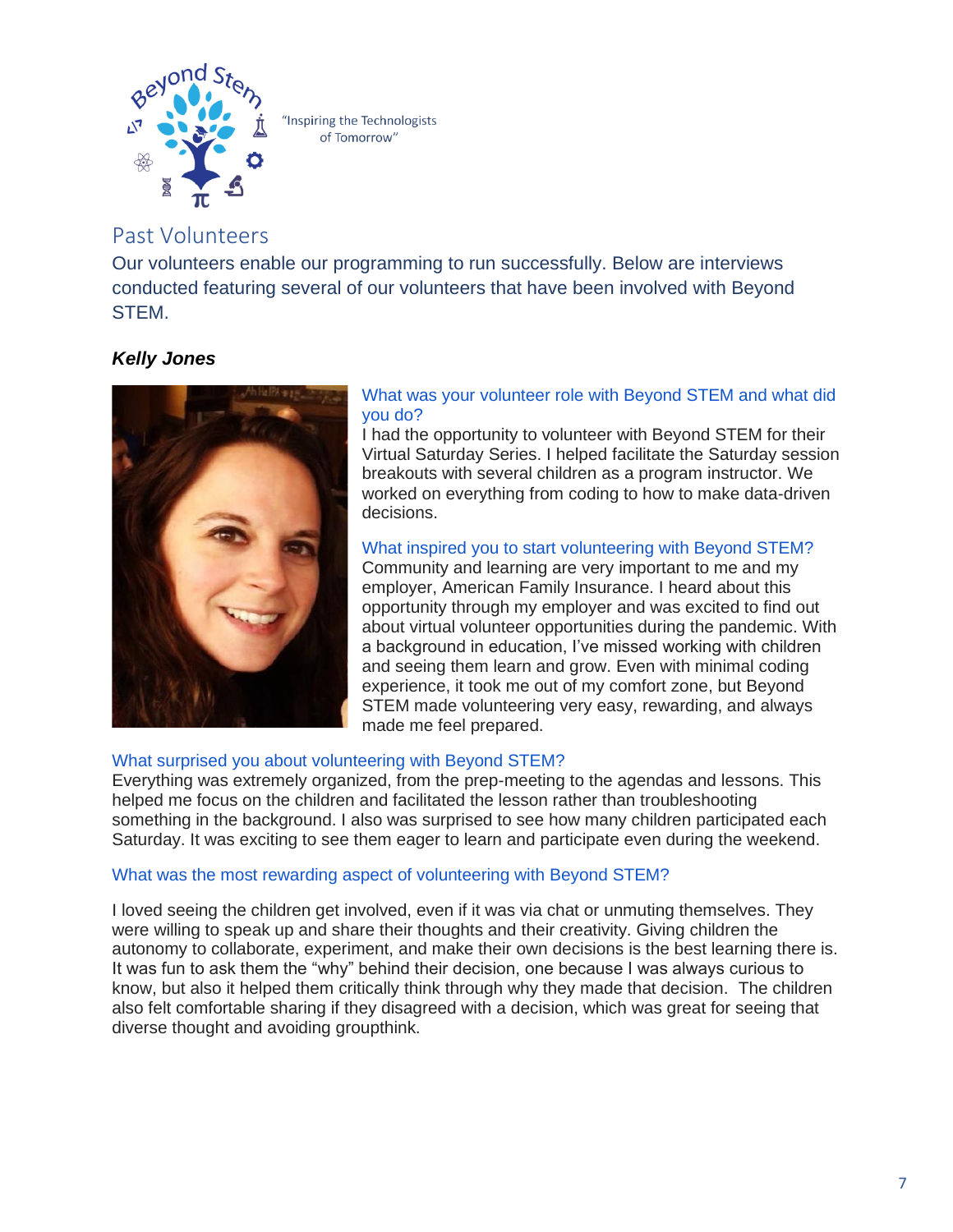

#### *Rashaad Lay*

#### What was your volunteer role with Beyond STEM and what did you do?

I volunteered as a program instructor to co-lead the Electrical Engineering sessions in 2018 through 2020. The activities that were completed were the following:

- Spring 2018: Building a Traffic Light
- Spring 2019: Building a Theremin Circuit
- Spring 2020: Building a 7-Segment Display Circuit and a LED Blinker Circuit

#### What inspired you to start volunteering with Beyond STEM?

I recall having a strong interest in STEM during my early adolescent years. There were many individuals who have helped me, throughout my time in high school and college, to pursue the career that I have as an Electrical Engineer. I knew that I wanted an opportunity to also provide that same support to other students that were interested in STEM. When I found out about Beyond STEM, it seemed as though this would be a great opportunity to "pay it forward" to the next generation of prospective students in STEM. After my first year of volunteering with Beyond STEM, I was very impressed with the curriculum and layout of the program. I knew that I wanted to be a recurring volunteer moving forward for as long as I am able to.

#### What surprised you about volunteering with Beyond STEM?

I would say that I was most surprised by the dedication of the students who participated in the program. This program required the students to wake up on Saturday mornings to learn more about several disciplines within Engineering. When I was a Middle School student, I was not interested in giving up my Saturday mornings for anything other than sports or playing video games. I was very



impressed to see the students arrive on Saturday mornings ready to participate in engaging and educational activities. In fact, seeing the dedication of the students was one several reasons why I became even more motivated to continue volunteering with Beyond STEM.

#### What was the most rewarding aspect of volunteering with Beyond STEM?

The most rewarding aspect for me as a volunteer has been seeing the students accept, complete, and excel beyond the challenges that each activity has presented. I know for a fact that several of the concepts that were taught in the Electrical Engineering sessions were challenging for me as a college student. Mostly because I was not introduced to those concepts prior to attending college. I believe that Beyond STEM is providing students with a tremendous opportunity to excel within STEM by exposing the students to concepts that they will likely encounter in future college courses and possibly throughout their professional careers.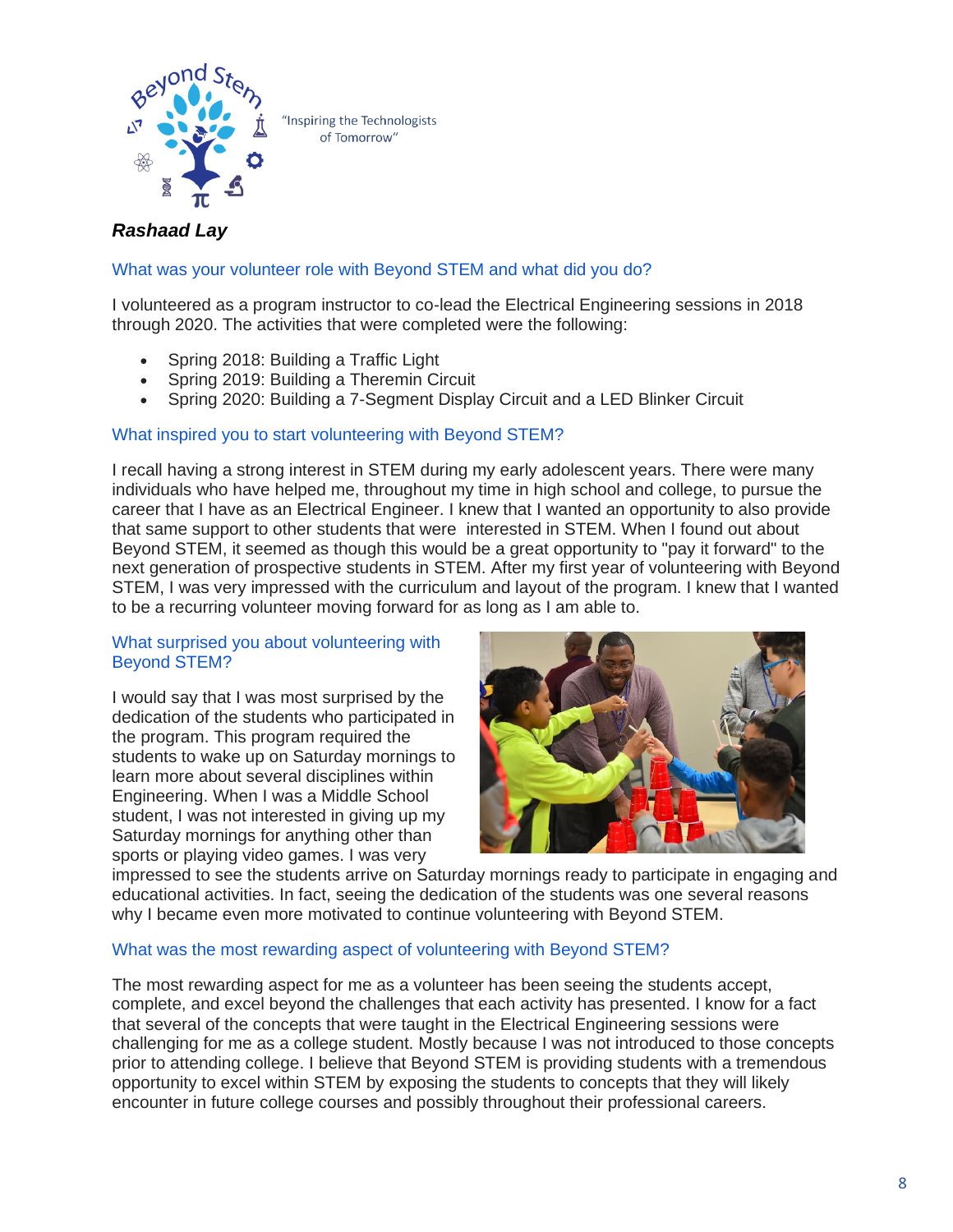

#### *Amanda Breeden*

#### What was your volunteer role with Beyond STEM and what did you do?

My colleague, Paige, and I were early curriculum coordinators and instructors. We partnered with Tanzania to help develop a session centered around Industrial Engineering and the applications in Manufacturing. During the ice breaker, we introduced the concept of design reproduction and challenged students to: design, produce, and walk in a pair of shoes made from materials such as cardboard and tape. We also introduced the concepts of customer demand,



material flow, and production assembly lines. Students created and optimized assembly lines to make toiletry kits which were later donated to community organizations for distribution. I volunteered to assist other instructors and also help generate a student/parent personality test.

#### What inspired you to start volunteering with Beyond STEM?

I was inspired by the chance to pay it forward to the next generation. My parents were able to seek out camps, programs, and clubs for me growing up that helped shape my love for math and science. The volunteers and employees made learning engaging and also were a sounding board during transitional stages of elementary and middle school. I strive to do the same whenever possible.

#### What surprised you about volunteering with Beyond STEM?

Engagement of the parents during the kickoff session with the engineering-themed ice breaker activities and the continued engagement throughout the sessions was surprising. I was also continuously amazed by the level of preparation and thought-provoking activities presented each week.

#### What was the most rewarding aspect of volunteering with Beyond STEM?

Being afforded an opportunity to partner with colleagues and other engineers in the community to introduce many of the engineering disciplines to students and observe the interactions with the concepts was most rewarding to me.